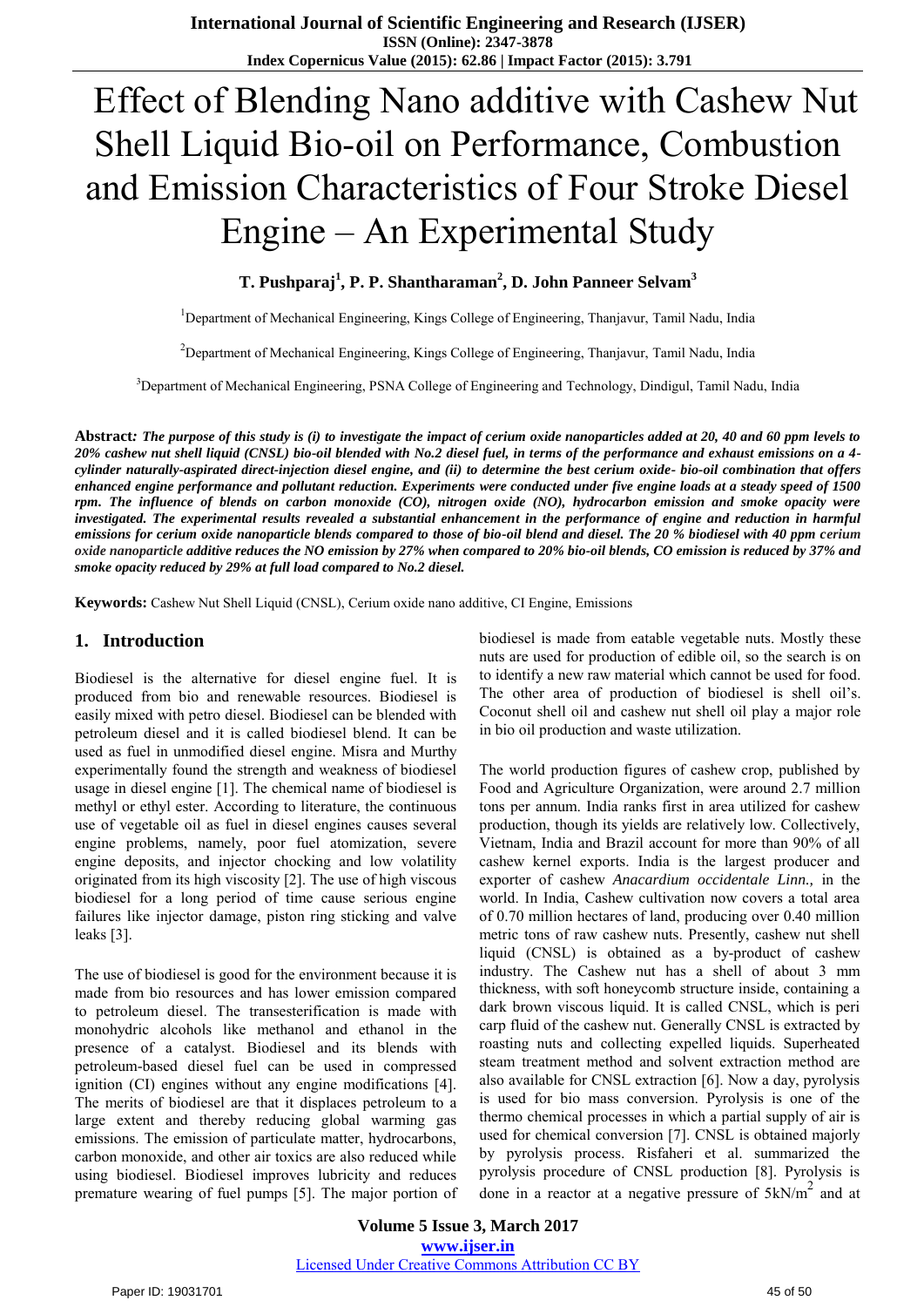various maximum temperatures between  $400-600^{\circ}$ C, with an addition of  $50^{\circ}$ C for each experiment. The evaporative removed on pyrolysis are slowly condensed in a condensing pan, from atmospheric condensation to condensation in an ice bath (5-7°C). CNSL is a mixture of four components, all substituted phenols: anacardic acid, cardanol, cardol and 2 methyl cardol. The decarboxylated cardanol is termed as CNSL bio-oil. It is renewable, economic, easy combustible and easily mixed with diesel [9].

Research studies on the utilization of CNSL bio oil as alternatative fuel for diesel engine are very little. The researchers found CNSL was used as CI engine fuel and the performance did not improve but it was used as low cost alternate fuel for CI engine [10]. The experimental results of various studies especially on emissions were not uniform and provided different results. In the present paper, an extensive and comprehensive study was carried out to evaluate the CNSL bio-oil and No.2 diesel blend, blend with nano additive from many angles.

More number of experimental works was available for analyzing the combustion and performance of direct injection diesel engine with CNSL bio oil as a fuel. From the research works, CNSL can be used as a potential fuel in diesel engines without any engine modifications. The researchers conclude that using a 20% blend would not give any negative impact, and therefore a 20% blend is taken for analysis [11]. Savariraj et al experimentally investigated the performance and emission characteristics of a diesel engine while using 1, 4 dioxane as additive found that the emission of NOx was decreased [12]. Balamurugan et al studied the effect of nanocopper particles additive with soya bean methyl ester and diesel blend in a single-cylinder, water-cooled diesel engine [13]. Lenin et al observed that the viscosity, flash point and fire point of diesel were increased by the addition of nanometal oxide additive [14]. So in this study cerium oxide nano particles are taken as an additive and the changes in performance and emissions in C.I engine were measured.

# **2. Experimental Setup and Procedure**

# **2.1 Test fuel and preparation of blends**

In this research work the CNSL bio oil is used as fuel to prepare the blends. The volume ratio of CNSL bio oil and No.2 diesel, 20/80 is called B20, and the 20 ppm cerium oxide nano additive was added to B20 blend and is called  $B20 + C20$ , 40 ppm cerium oxide nano additive was added to B20 blend and is called  $B20 + C40$  and 60 ppm cerium oxide nano additive was added to B20 blend and is called B20 + C60. The required quantity of the nanoparticle was measured using a precision electronic balance and mixed with the fuel by means of a mechanical agitator, applying a constant agitation time of 15 minutes to make a uniform suspension. The blends were utilized immediately after preparation, in order to avoid any settling. The properties of CNSL bio oil and diesel are given in Table I. Cerium oxide has the ability to act as oxygen buffer causing simultaneous oxidation of hydrocarbons as well as the reduction of oxides of nitrogen, thus reducing emissions, especially in the stoichiometric

conditions. Cerium oxide nanoparticles could probably exhibit high catalytic activity since their large surface area per unit volume, foremost to enhancement in the fuel efficiency and decrease in the emissions. However, the effect of these nanoparticles on the environment is yet to be calculated.

## **2.2 Experimental apparatus and procedure**

The engine used is Kirloskar make single cylinder, naturally aspirated, four stroke, water cool, 16.5:1 compression ratio, direct injection diesel engine, and the maximum engine power is 3.7 kW at 1500 rpm. The engine speed was measured directly from the RPM sensor attached near its flywheel. A Kirloskar A.C generator with resistance bank loading arrangement was also incorporated. The outlet temperatures of cooling water and exhaust gas were measured directly from the thermocouples (Cr–Al) attached to the corresponding passages. All the data were interfaced with computer using software.

The engine exhausts NO, CO, HC were measured with AVL-444 Di gas analyzer and the smoke opacity was measured by AVL-437C smoke meter after reducing the pressure and temperature in the expansion. The accuracies of the measurements and the uncertainties determined by uncertainty analysis in the calculated results are shown in Table II. The test engine RPM was kept at 1500. The engine was started at no load and the feed control was so attuned that it can attain the rated speed and steady state condition. Fuel consumption, rpm, exhaust gas temperature, and break power were measured. The engine was loaded progressively to keep the speed within the allowable range. Each experimental reading was taken three times and the mean value was taken for analysis.

**Table 1:** Properties of the fuels

| Properties                   | No-2 Diesel | <b>CNSL</b> |
|------------------------------|-------------|-------------|
| Kinematic Viscosity<br>(cSt) | 2.82        | 29.77       |
| $(\text{kg/m}^3)$<br>Density | 840         | 884         |
| Lower Heating Value (MJ/kg)  | 42.3        | 39.4        |
| Cetane Number                | 46          | 54          |
| Flash Point                  |             |             |

| <b>Table 2:</b> The accuracies of measurements and the |
|--------------------------------------------------------|
| uncertainties in the calculated results                |

| uncertammes in the calculated results |                        |  |
|---------------------------------------|------------------------|--|
| <b>Measurements</b>                   | Accuracy               |  |
| Speed                                 | $\pm$ 2 rpm            |  |
| Temperature                           | $\pm 1$ <sup>o</sup> C |  |
| CO                                    | $\pm 0.03 \%$          |  |
| CO <sub>2</sub>                       | $\pm 0.5 \%$           |  |
| NO                                    | $\pm 50$ ppm           |  |
| HC                                    | $\pm 10$ ppm           |  |
| Opacity                               | $\pm$ 0.1 %            |  |
| Calculated results                    | Uncertainty            |  |
| Brake power                           | $\pm 2.50 \%$          |  |
| <b>BSFC</b>                           | $\pm 2.64 \%$          |  |
| Pressure                              | $\pm$ 1 bar            |  |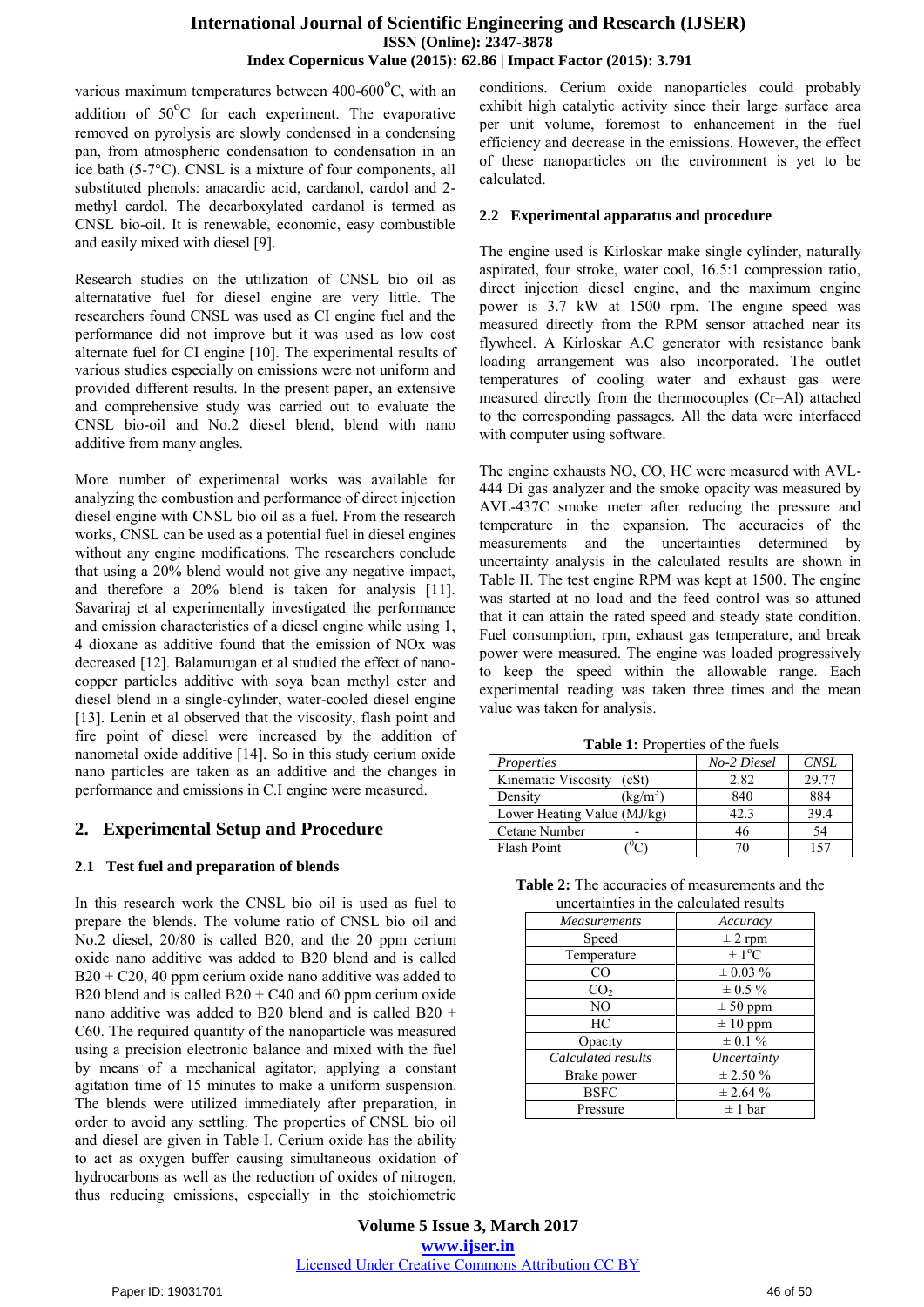# **3. Results and Discussions**

## **3.1 Combustion pressure and crank angle**

In Fig. 1, the variation in the cylinder pressure with crank angle for diesel, B20 and B20 + C60 blends at maximum engine loads are shown. It is clear that the peak cylinder pressure is higher for biodiesel [15]. One of the most important parameters in the combustion phenomenon is the ignition delay. The combustion starts earlier for biodiesel than for diesel. This is owing to a short ignition delay and advanced injection timing for biodiesel [16]. In this study, the ignition delay was calculated in terms of the crank angle between the start of fuel injection and the start of combustion. The peak pressure was found at 66.6 bar, 64 bar, and 51.1 bar for B20, diesel and B20 + C60 respectively, at full loads. However the maximum cylinder pressure is obtained nearly the same crank angle positions about 4 to 8 degree after top death centre for all test fuels. Because of the longer ignition delay, the peak cylinder pressure is reduced  $[17]$ .







**Figure 2:** Heat release rate with crank angle at 0.579MPa load for B20+C60 blends

#### **3.2 Heat release rate**

The variation of heat release rate with crank angle at full load for B20+C60 was shown in Fig. 2. The peak heat release rate is higher for diesel was observed; this is due to higher volatility and longer ignition delay and other hand due to lower volatility and high viscosity of bio oil blend the peak heat release rate was lowered.

## **3.3 Engine performances**

The engine brake thermal efficiency (BTE) variations with load in terms of brake mean effective pressure (BMEP) for the studied fuels where shown in Fig. 3. The results show that the brake thermal efficiency of the diesel engine is improved by the addition of cerium oxide in the fuel. The cerium oxide nanoparticles present in the fuel promote longer and more complete combustion, compared to the base fuel as cerium oxide acts as an oxygen buffer and thus increases the efficiency. The maximum BTE was 25.6. % for B20+C20 blends and that is higher than the value for diesel (24.56%) at full load.

## **3.4 Pollutant emissions**

The variation of Carbon monoxide (CO) emissions with engine loading for different fuel blends is compared in Fig. 4. The minimum and maximum CO produced was 0.01and 0.08% (vol). It can be observed from Figure, that the CO initially decreased up to 80% load, and later increased sharply up to full load.

Lower CO emissions were observed in  $B20 + C40$  blend, the amount is about 37% lower than that of diesel at full load condition. This is due to their more complete oxidation as compared to diesel. Some of the CO produced during combustion of biodiesel might have converted into  $CO<sub>2</sub>$  by taking up the extra oxygen molecules present in the biodiesel chain and thus reduced CO formation [18]. As for higher engine load there may not be enough time for complete combustion and hence more CO emissions again [19].



**Figure 3:** Variation of BTE with respect to engine loads

Hydrocarbons (HC) emission variation with engine loads for the analyzed fuels is shown in Fig. 5. In general, the magnitude of HC emission for the biodiesel fuels was enhanced, owing to the higher accumulation of fuel in the premixed combustion phase as a result of prolonged ignition delay. This effect could have led to increased HC emissions for the biodiesel fuel compared to that of diesel fuel. In the case of nanoparticle blended biodiesel fuels, the magnitude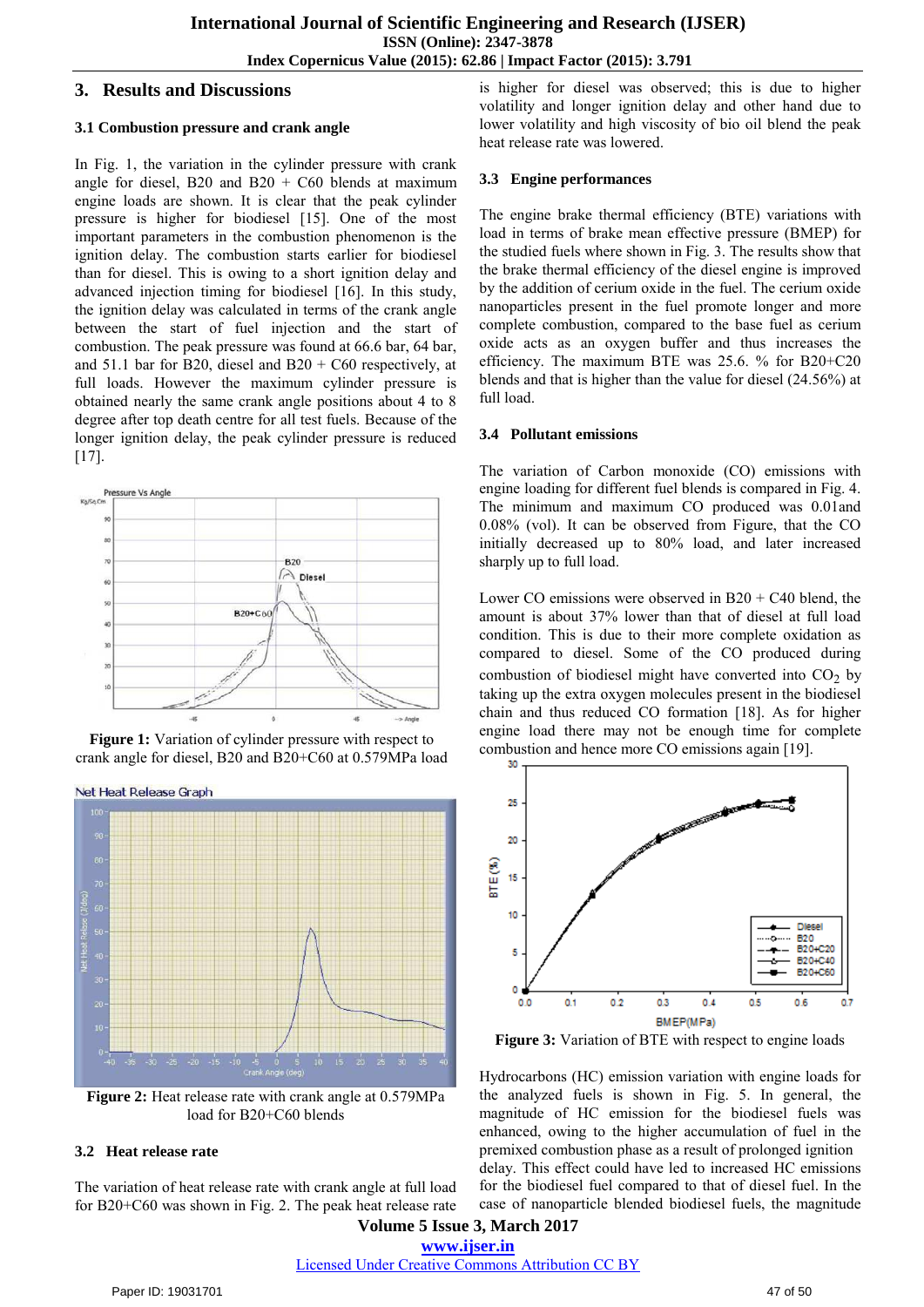of HC emissions is reduced while comparing B20+C20 blend. This decrease in HC emission may be explained as the oxygen content in the biodiesel fuel blend helps to complete combustion [20].

The engine's Nitrogen oxide (NO) emission level for the analyzed fuels at different loads is presented in Fig. 6. Due to the presence of oxygenated components in the experimental fuels at minimums loads have an insignificant influence on the NO emission level. At medium and high engine loads the NO emission level was greater for B20 blend compared to diesel fuel. The increased NO emission level is explained by the increased fuel combustion temperature, concentration of oxygen and nitrogen atoms, time of oxygen and nitrogen reaction, injection timing and peak cylinder pressure and oxygen content in biodiesel, which results in the generation of NO [21]. But the NO emission was observed to be reduced



**Figure 4:** Variation of CO emission with respect to engine loads



**Figure 5:** Variation of HC emission with respect to engine loads



**Figure 6**: Variation of NO emission with respect to engine loads

on the adding of cerium oxide nanoparticles to bio oil, where an average reduction of around 27% was found to occur with a dose level of 40 ppm nanoparticles while comparing with B20 blend. In broad, there is a reduction in NO emission owing to the addition of cerium oxide.

The diesel engine's smoke emissions were evaluated through exhaust gases density measurements, made obvious by the light absorbing coefficient. The observed smoke opacity of exhaust emission is in fact an indication of particulate matter. Smoke formation mostly takes place in the fuel-rich region at high temperature and high pressure, mainly within the core region of fuel spray, and is caused by high temperature disintegration. If the fuel is partially oxygenated, it could reduce locally over-rich regions and limit primary smoke formation [22]. Fig. 7 shows the smoke opacity of tested fuels in the exhaust. The smoke was found to be reduced on the addition of cerium oxide nanoparticles to biodiesel, when compared diesel fuel at full load, where an average reduction of around 29% was found for B20+C40 blend. The adding of nanoparticles to the bio oil fuel reduces ignition delay, improved evaporation, and superior combustion characteristics. Due to the above property, in the nanoparticle blended biodiesel fuels, sufficient fuel could be introduced in the combustion chamber former to the ignition, making a homogeneous mixer and foremost to enhanced combustion.



**Figure 7**: Variation of smoke opacity with respect to engine loads

#### **Conclusions**

**Volume 5 Issue 3, March 2017 www.ijser.in** Licensed Under Creative Commons Attribution CC BY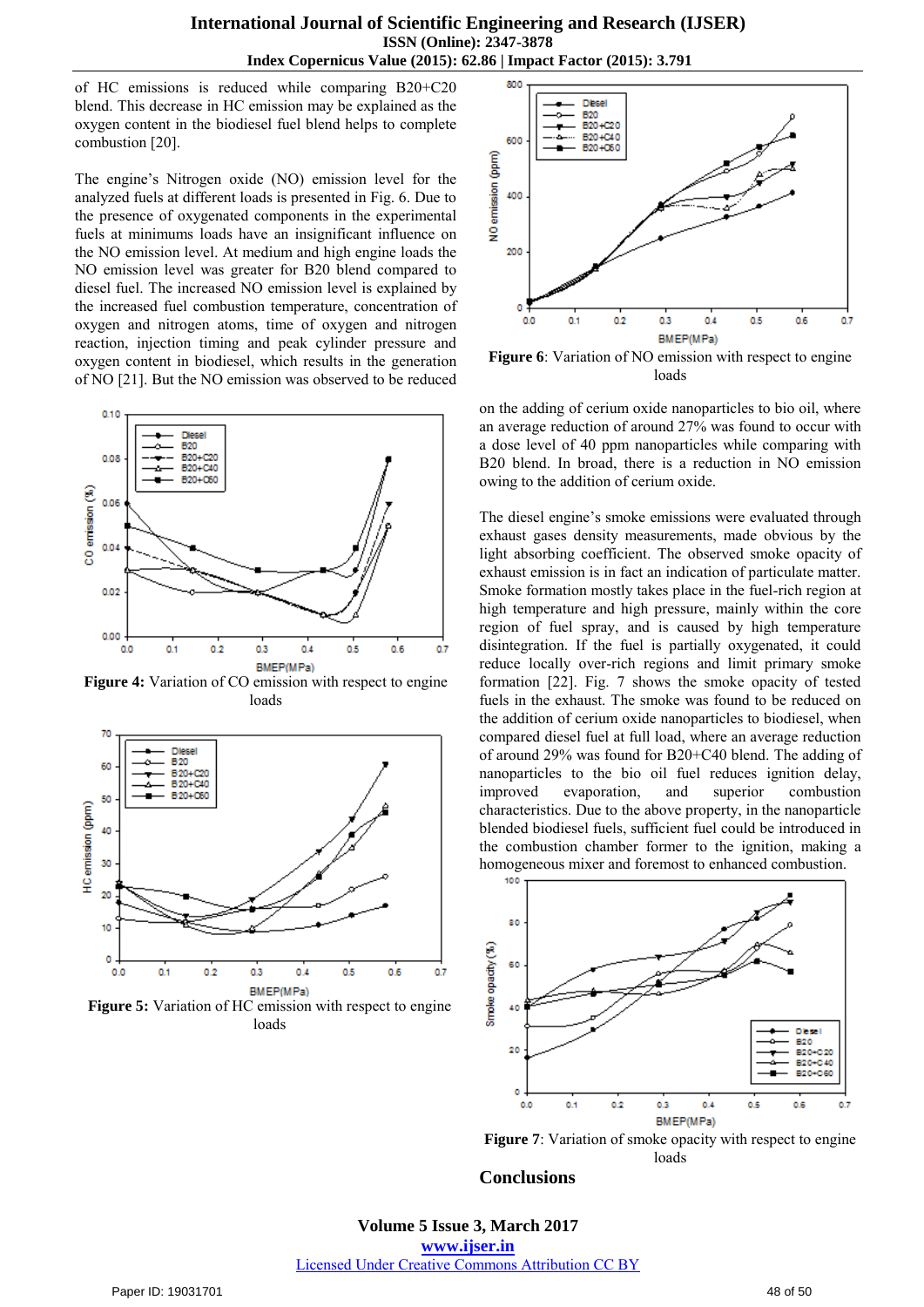## **International Journal of Scientific Engineering and Research (IJSER) ISSN (Online): 2347-3878 Index Copernicus Value (2015): 62.86 | Impact Factor (2015): 3.791**

In the present experimental work, CNSL bio oil, which was obtained from cashew nut shell, was measured as a potential alternative fuel for diesel engines. As the CNSL bio oil is a derivative of cashew nut industries, the cost is cheap. It need not require the transesterification process. The important properties of this bio oil are rather close to that of diesel. The performance and emission characteristics of the 20 percent CNSL bio oil and diesel fuel with 20ppm, 40ppm, and 60ppm of cerium oxide nanoparticles as additive used as fuel in a compression ignition engine, were analyzed. The B20 with C40 reduced CO, NO and smoke emission in exhaust effectively. But the dosing level of cerium oxide nanoparticles in the blends increased the negative results were obtained. Therefore, 40ppm of cerium oxide nanoparticles can be used as additive with B20, which improves the performance and reduces exhaust emission in diesel engines and also less nanoparticle emission. CNSL bio oil as alternative fuel can significantly improve the agricultural economy and reduce need on the ever depleting fossil fuels.

# **References**

- [1] R.D. Misra and M.S. Murthy, "Straight vegetable oils usage in a compression ignition engine- A review", Renew. Sustain Energy Rev, vol. 14, pp. 3005- 3013, 2010.
- [2] Md. Nurun Nabi, Md.Mustafizur Rahman and Md.Shamim Akhter, "Biodiesel from cotton Seed oil and its effect on engine performance and exhaust emissions", Appl. Therm. Eng, vol. 29, pp. 2265- 2270, 2009.
- [3] Murat Karabektas, "The effect of turbo charger on the performance and exhaust emissions of a diesel engine fuelled with biodiesel", Renew. Energy, vol. 34, pp. 989- 993, 2009.
- [4] G. El-Diwani, N.K. Attia and S.I. Hawash, "Development and evaluation of Biodiesel fuel and byproducts from jatropha oil", Int. J. Environ Sci Tech, vol. 6, pp. 219-224, 2009.
- [5] Mário L. Randazzo and José R. Sodré, "Exhaust emissions from a diesel powered vehicle fuelled by soybean biodiesel blends (B3– B20) with ethanol as an additive (B20E2– B20E5)", Fuel, 90, 98-103, 2011.
- [6] Piyali Das, Sreelatha and Anuradda Ganesh, "Bio oil from pyrolysis of cashew nut shell characterization and related properties", Biomass Bio energy, vol. 7, pp. 265-275, 2004
- [7] A.P. Maharnawar, Characterization and processing of CNSL. Master of Science (Technology) thesis, University of Bombay, India. 1994.
- [8] Risfaheri, Tun Tedia Irawadi, M.Anwar Nur and Illah Sailah, "Isolation of cardano from cashew nut shell liquid using the vacuum distillation method", Indonesian J.Agriculture, vol. w, pp.11-20, 2010.
- [9] Piyali Das and Anuradda Ganesh, "Bio oil from pyrolysis of cashew nut shell- a near fuel", Biomass Bioenergy, vol. 25, pp. 113-117, 2003.
- [10]V. Palvannan and K. Balagurunathan, "Technical Sustainability of Cashew Nut Shell Liquid as a Renewable Fuel in Compression Ignition Engine", European J. Scientific Research, vol. 76, pp. 614-627, 2012.
- [11]D.N. Mallikappa, Rana Pratap Reddy, and Ch. S.N. Murthy, "Performance and emission characteristics of double cylinder CI engine operated with cardanol bio fuel blends", Renew Energy, vol.38, pp. 50-154, 2012.
- [12] S.Savariraj, T.Ganapathy and CG.Saravanan, "Characterization of the DI diesel engine powered by mango seed oil methyl ester with fuel additive", European J.Appl. Engg and Scientific Research, vol.2, no.4, pp. 44-50, 2013.
- [13]K.Balamurugan, A. Tamilvanan, M. Anbarasu, MS Akil and S. Srihari, "Nano-copper additive for reducing NOx emission in soyabean biodiesel-fuelled CI engine", Journal of Biofuels, vol. 4, no. 1, pp. 1-8, 2013.
- [14]M.A. Lenin, MR, Swaminathan, and G. Kumaresan, "Performance and mission characteristics of a DI diesel engine with a nano fuel additive", Fuel, vol. 109, pp. 362-365, 2013.
- [15]D.H. Qi, H. Chen, R.D. Mattews, and Y ZH. Bian, "Combustion and emission characteristics of ethanolbiodiesel water micro-emulsions used in direct injection compressed ignition engine", Fuel, vol. 89, pp. 958- 964, 2010.
- [16] Heinz Heisler, Advanced Engine Technology, First ed., Warrendale, U.S.A, 1995.
- [17]V. Arul Mozhi Selvan, R.B. Anand and M. Udayakumar, "Combustion Characteristics of Diesohol using biodiesel as an additive in a direct injection compression ignition engine under various compression ratios", Energy Fuels, vol. 23, pp. 5413-5422, 2009.
- [18]Pranil J. Singh, Jagjit Khurma and Anirudh Singh, "Preparation characterization, engine performance and emission characteristics of coconut oil based hybrid fuels", Renew. Energy, vol. 35, pp. 2065-2070, 2010
- [19] Huseyin Aydin, and Cumali Ilkilic, "Effect of ethanol blending with biodiesel on engine performance and exhaust emission in a CI engine", Appl.Therm Eng, vol. 30, pp. 1199-1204, 2010.
- [20]M. Gumus and S. Kasifoglu, "Performance and emission evaluation of compression ignition engine using a biodiesel (apricot seed kernel oil methyl ester) and its blends with diesel fuel", Biomass Bioenergy , vol. 34, pp. 134-139, 2010.
- [21]N.L. Panwar, Hemant Y.Shrirame, N. S. Rathore, Sudhakar Jindal and A.K.Kurchania, "Performance evaluation of a diesel engine fueled with methyl ester of castor seed oil", Appl. Therm Eng, vol. 30, pp. 245-249, 2010.
- [22]Sukumar Puhan, N. Vedaraman, Boppana V.B. Ram, G.Sankarnarayanan and K. Jeychandran, "Mahua oil (Madhuca Indica seed oil) methyl ester as biodieselpreparation and emission characteristics", Biomass Bioenergy, vol. 28, pp. 87-93, 2005.

# **Author Profile**



**Volume 5 Issue 3, March 2017 www.ijser.in** Licensed Under Creative Commons Attribution CC BY